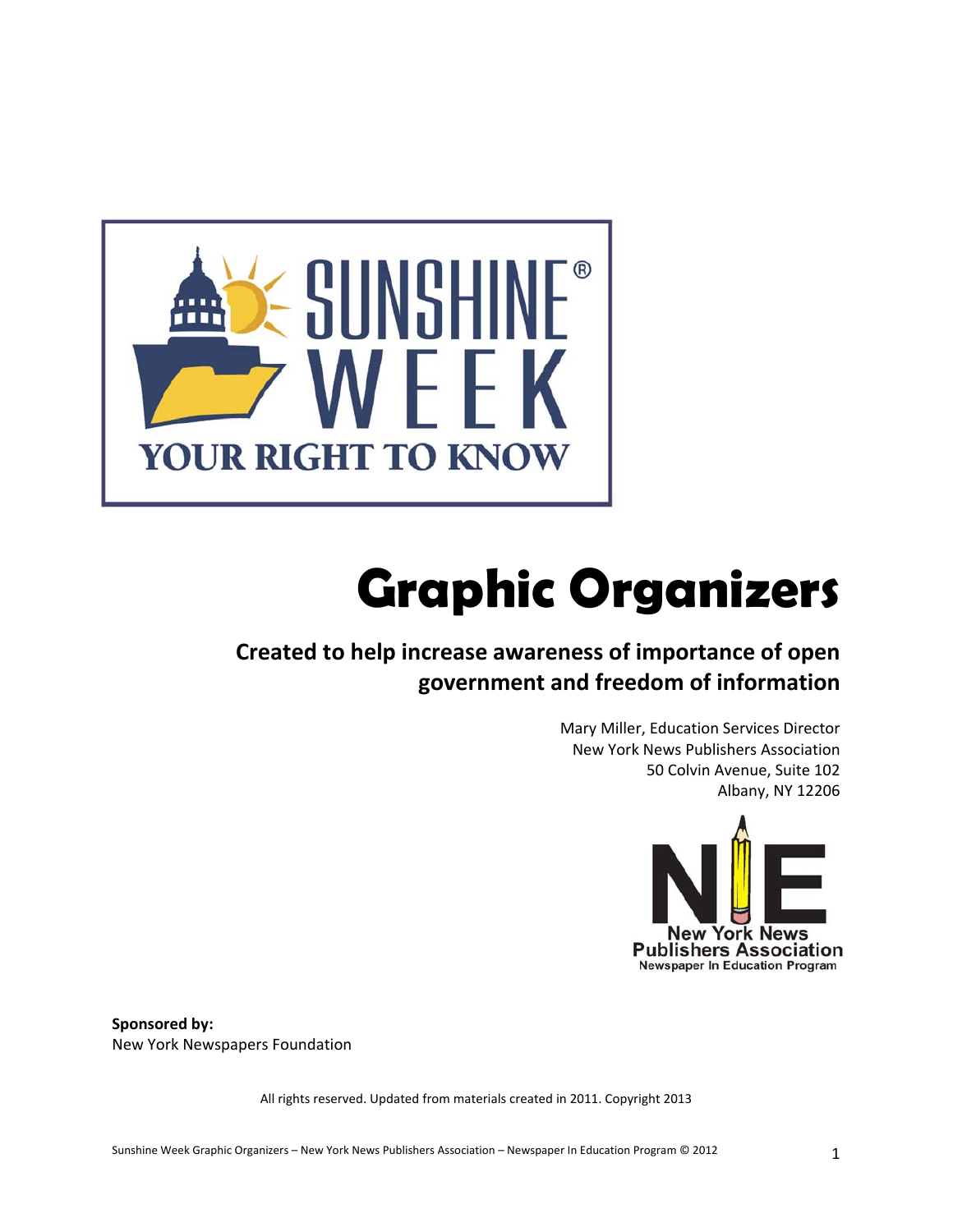# **Sunshine Week**

## **Graphic Organizers**

### **Table of Contents:**

| <b>Graphic Organizers for 2013 Sunshine Week series:</b> |  |
|----------------------------------------------------------|--|
|                                                          |  |
|                                                          |  |
|                                                          |  |
|                                                          |  |
|                                                          |  |
|                                                          |  |

#### **Backgrounders on Freedom of Information:**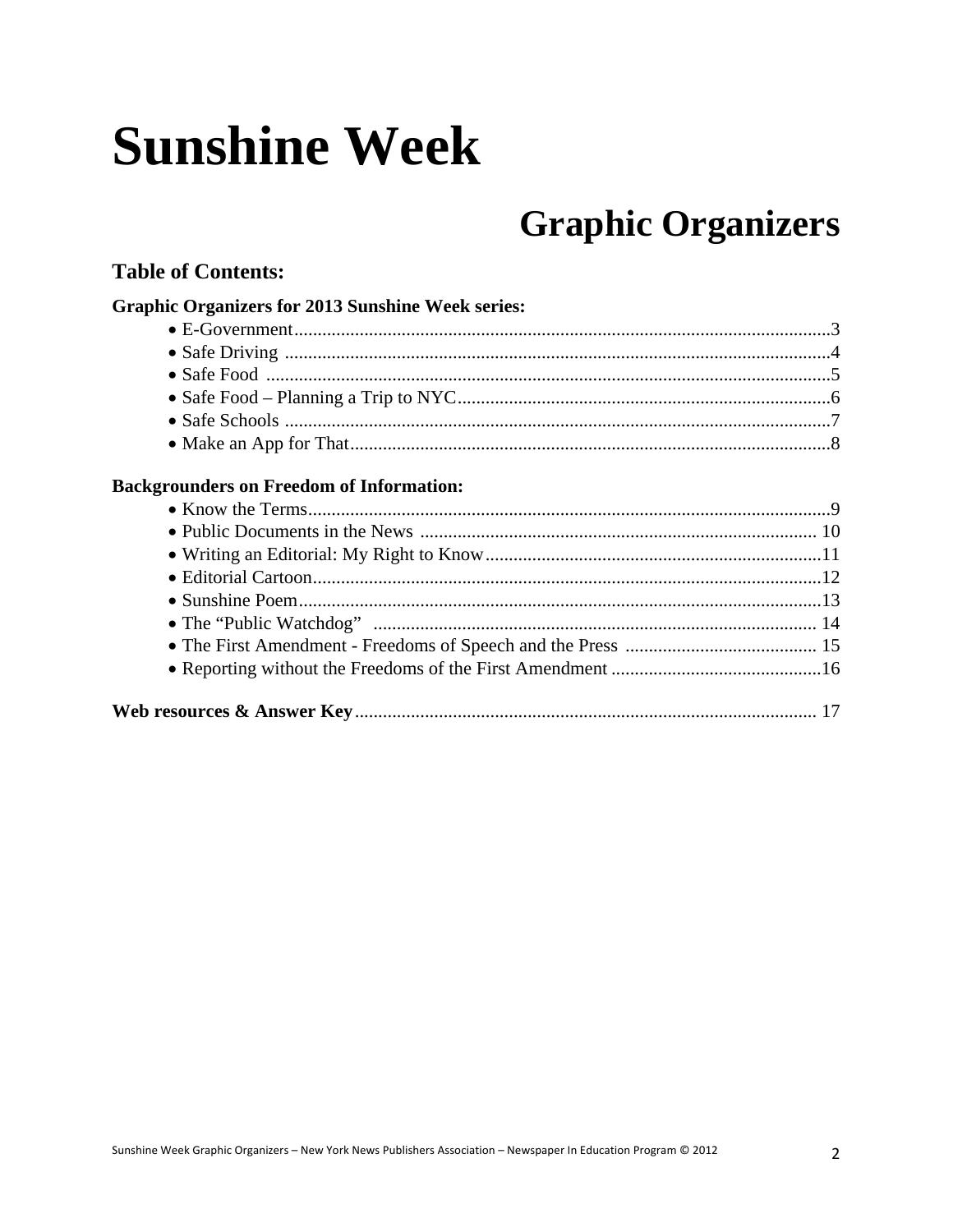#### **E-Government**

**Directions:** Look for articles in your newspaper (print or electronic) about local or state government. See if you can find more information about these stories on a government agency's website. Go to the city, town or state agency's website and investigate what data may already be available to the public. Record what you find using the chart below.

| Brief summary of the newspaper<br>article | <b>URL</b> of local<br>or state<br>government | Summary of the data available from<br>government website |
|-------------------------------------------|-----------------------------------------------|----------------------------------------------------------|
|                                           |                                               |                                                          |
|                                           |                                               |                                                          |
|                                           |                                               |                                                          |
|                                           |                                               |                                                          |
|                                           |                                               |                                                          |
|                                           |                                               |                                                          |
|                                           |                                               |                                                          |
|                                           |                                               |                                                          |

**Assessment:** What information did you learn was readily available online from your local or state government? Why do you think this information is important to the general public?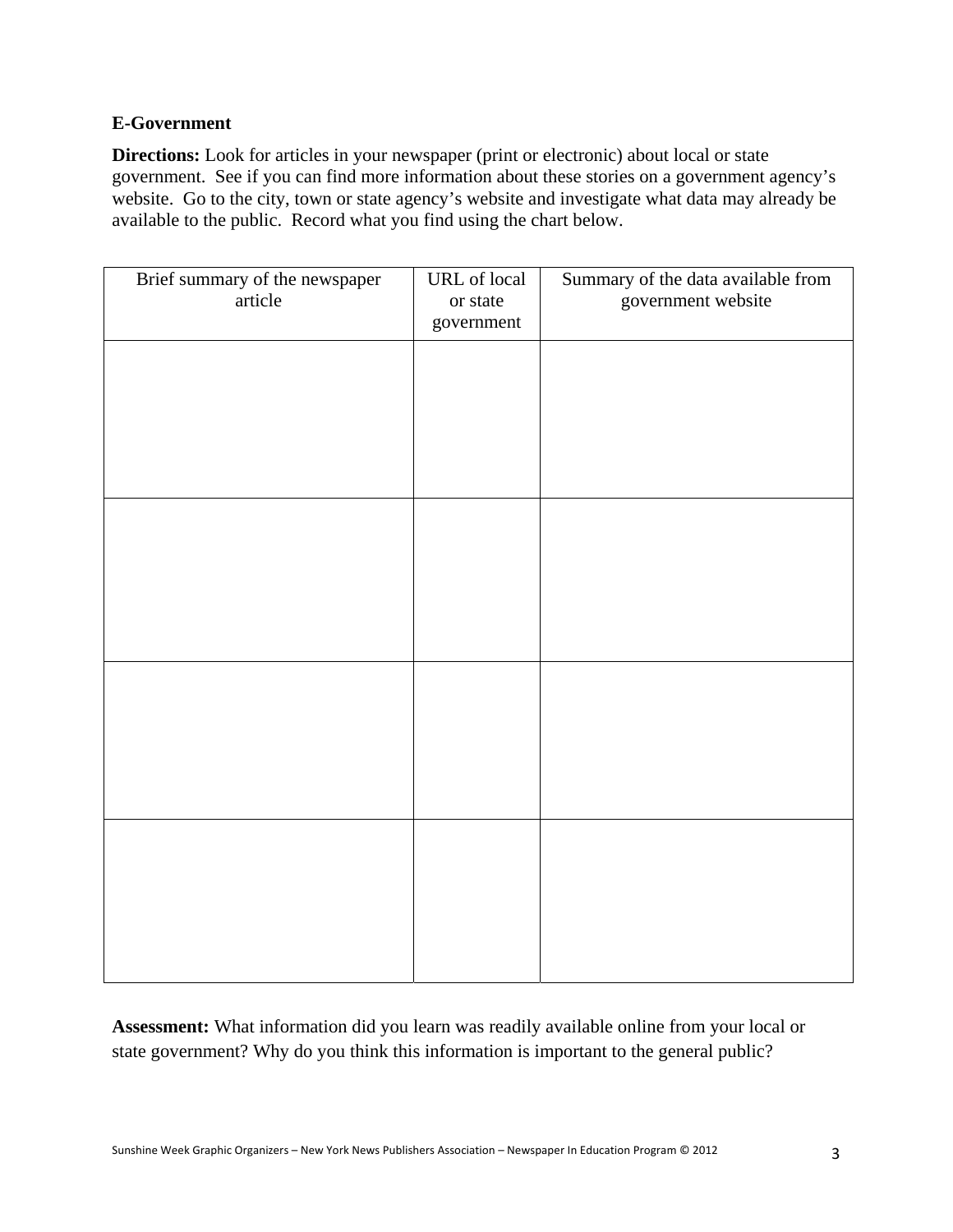#### **Safe Driving**

**Directions:** Find an article in a recent edition of the local newspaper (print or online) about an automobile accident involving a young driver. Go online and review the information in the New York State Fact Sheet: Crashes Involving Young Drivers Ages 16‐20 at www.safeny.ny.gov/10data/YoungDrivers2006-10.pdf.

Use the Venn diagram below to compare and contrast this article with the available state data.



Based on the information in the young driver fact sheet referenced above, on a separate piece of paper, write an editorial or create a newspaper advertisement to help educate young drivers about the potential risks they face. Be sure to give them tips to be safer, more responsible drivers.

**Assessment:** Why do you think the information about traffic accidents/safety is important to the public?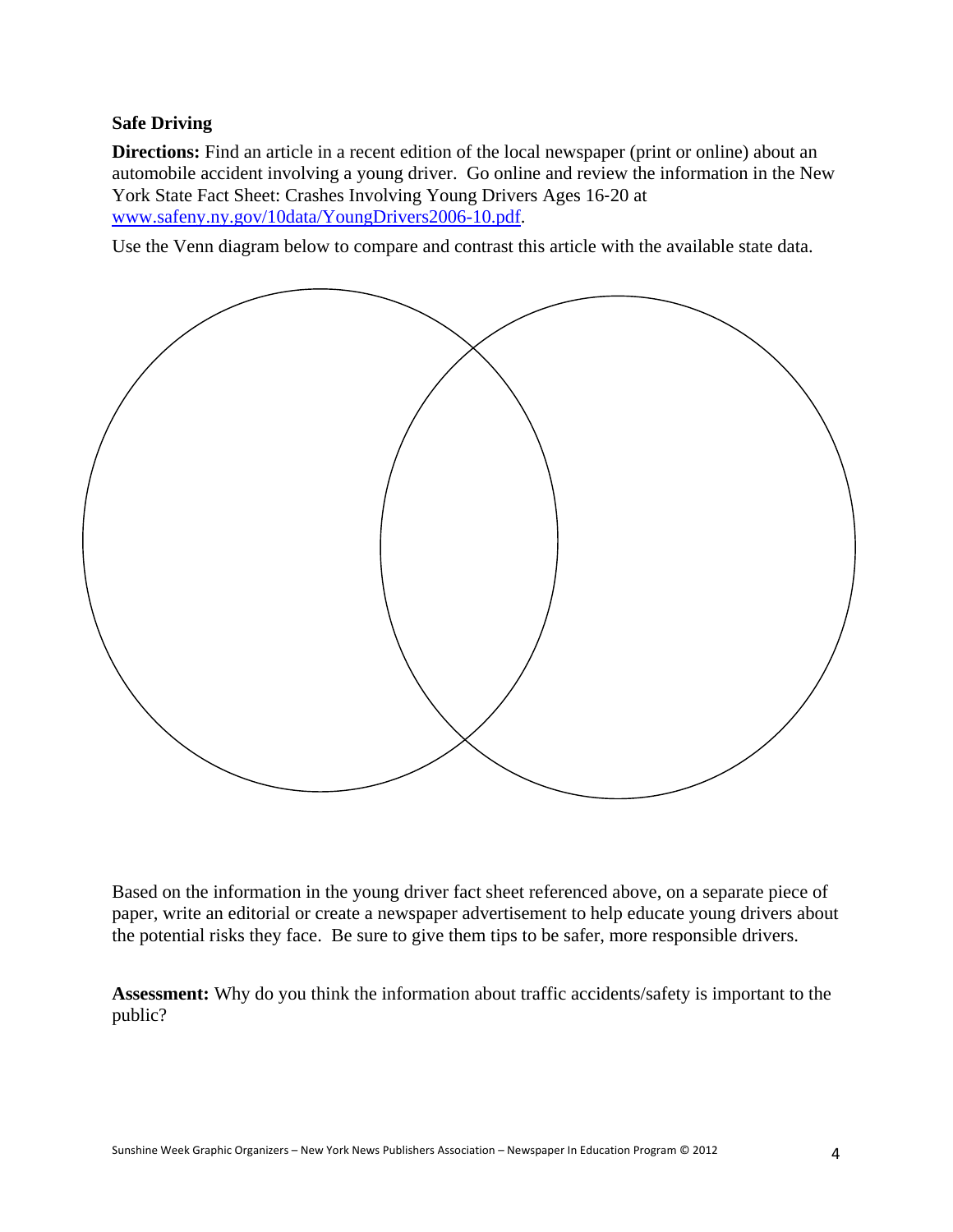#### **Safe Food**

**Directions:** Look through your local newspaper (print or online) for restaurant reviews. Select one that's of interest to you and then go to METRIX at https://apps.nyhealth.gov/METRIX/main.action (*Under category select Food Service Establishments and hit search. On the next webpage that comes up, scroll to the bottom where it says AVAILABLE DATA and click on the first Food Service Establishment Inspection for comma separated data by county. Download the 278 MB file.*) Search for the most recent health inspection data for restaurant you selected. Record the information you find in the chart below.

| Restaurant Name &                              |  |
|------------------------------------------------|--|
| Location                                       |  |
| Type of Food Served                            |  |
| Summary of Newspaper<br>Review                 |  |
| Department of Health<br><b>Inspection Date</b> |  |
| <b>Inspection Findings</b>                     |  |

Keeping in mind that inspections are a 'snapshot' in time and are not always reflective of the day-to-day operations and overall condition of an establishment, would you eat there? Why or why not?

You may have noticed that NYC, Albany and Rockland Counties have specific websites created to make the restaurant inspection information more easily accessible. If you live somewhere else, you may wish to ask if you county is planning a similar site and if so when it will be available for use. If not, why isn't it being planned?

**Assessment:** Why do you think the health information provided by METRIX is important to the public?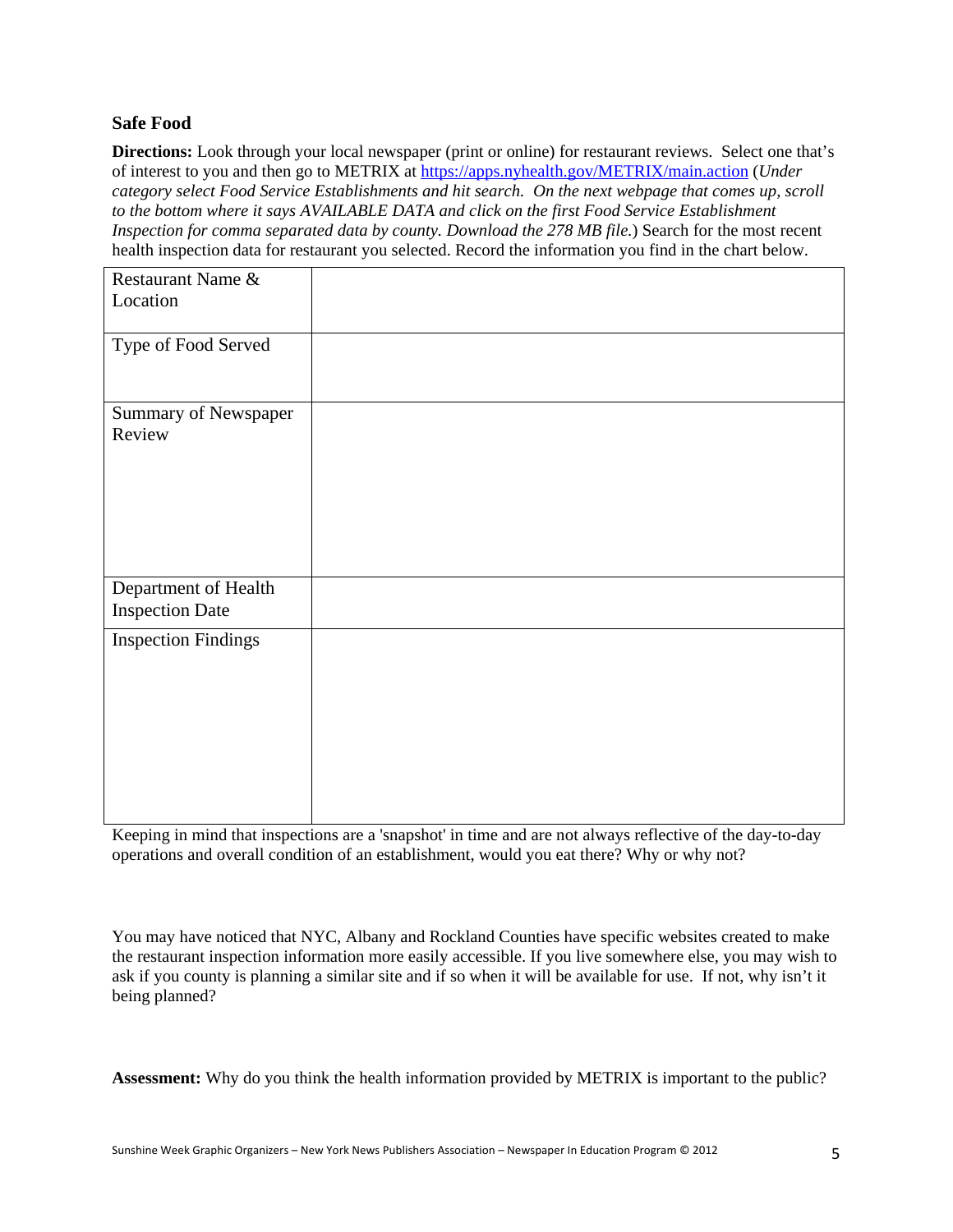#### **Safe Food – Trip to New York City**

**Directions:** You are in charge of planning a trip to New York City. Select a few places to visit (The Empire State Building, the Statue of Liberty and Ellis Island, the Metropolitan Museum of Art, a show currently on Broadway, South Street Seaport, etc.). Based on the locations you select and your schedule, find a place nearby to eat lunch. Use the interactive New York Health Department Restaurant Ratings Map on the New York Times website (http://www.nytimes.com/interactive/dining/new-york-health-department-restaurant-ratingsmap.html) to help find food you like, can afford and is safe to eat. Use the chart below to help organize the details for your trip. **TIP:** You may need to go to transportation and specific location websites to research costs.

| Parts of the Trip | <b>Brief Description of activity</b> | <b>Estimated Cost</b> |
|-------------------|--------------------------------------|-----------------------|
| Travel to NYC     |                                      |                       |
|                   |                                      |                       |
|                   |                                      |                       |
| Location 1        |                                      |                       |
|                   |                                      |                       |
|                   |                                      |                       |
| Location 2        |                                      |                       |
|                   |                                      |                       |
|                   |                                      |                       |
| Lunch             |                                      |                       |
|                   |                                      |                       |
|                   |                                      |                       |
| Location 3        |                                      |                       |
|                   |                                      |                       |
|                   |                                      |                       |
| Travel home       |                                      |                       |
|                   |                                      |                       |
|                   |                                      |                       |

Did you discover any other government websites that you could use to help you plan aspects of your trip? If so, what were they? How did this information help?

**Assessment:** What did you learn about publicly available government data that you didn't already know?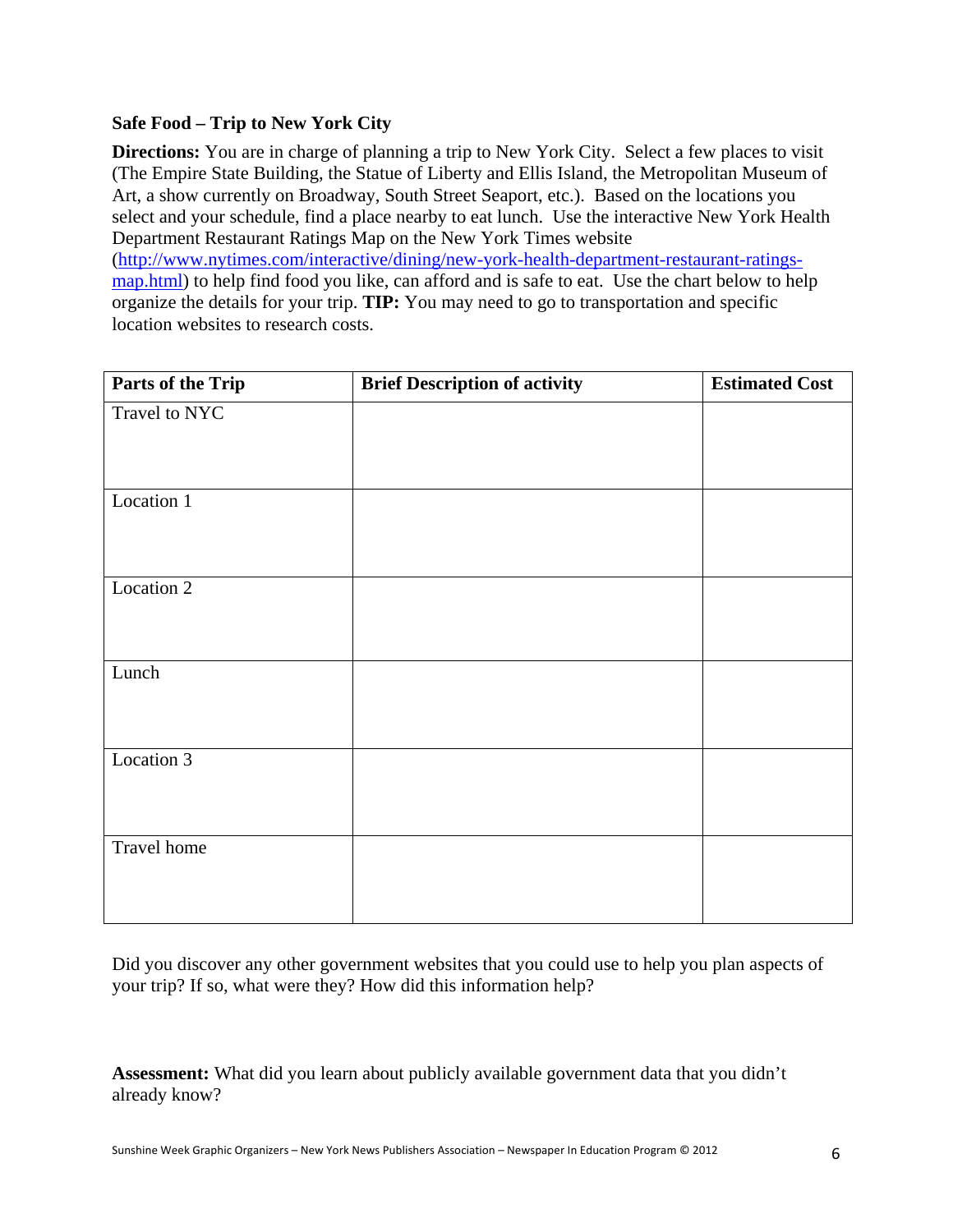#### **Safe Schools**

Would you like to know the number and type of reportable disruptions that occurred at your school? Was your school determined to be "persistently dangerous"? That information is readily available on New York State Department of Education's Information and Reporting Services website at www.p12.nysed.gov/irs/vadir/vadir-reporting.html.

**Directions:** Look through your local newspaper (print or online) for article of a problem involving a local school. Can you identify which category of a Violent and Disruptive Incident Reports (VADIR) data this incident would fall under? Record your findings below.

| Record the headline of the newspaper article and key<br>facts below. | Write down which VADIR category this<br>incident would far under (if applicable) |
|----------------------------------------------------------------------|----------------------------------------------------------------------------------|
|                                                                      |                                                                                  |
|                                                                      |                                                                                  |
|                                                                      |                                                                                  |
|                                                                      |                                                                                  |
|                                                                      |                                                                                  |
|                                                                      |                                                                                  |

Find an article about a community-based problem. Then go to the New York State Office of Emergency Management's website www.nyalert.gov, which is the state's All-Hazards Alert and Notification site. This site contains critical emergency-related information including instructions and recommended protective actions developed in real-time by emergency service personnel. By investigating here, you can determine if the topic of the newspaper article is an ongoing concern or not. Record your findings below.

| Record the headline of the newspaper article and key<br>facts below. | Additional information from NYS Office<br>of Emergency Management's website (if<br>any) |
|----------------------------------------------------------------------|-----------------------------------------------------------------------------------------|
|                                                                      |                                                                                         |
|                                                                      |                                                                                         |

**Assessment:** Why do you think the safety information provided by NYS Department of Education or the Office of Emergency Services is important to the public?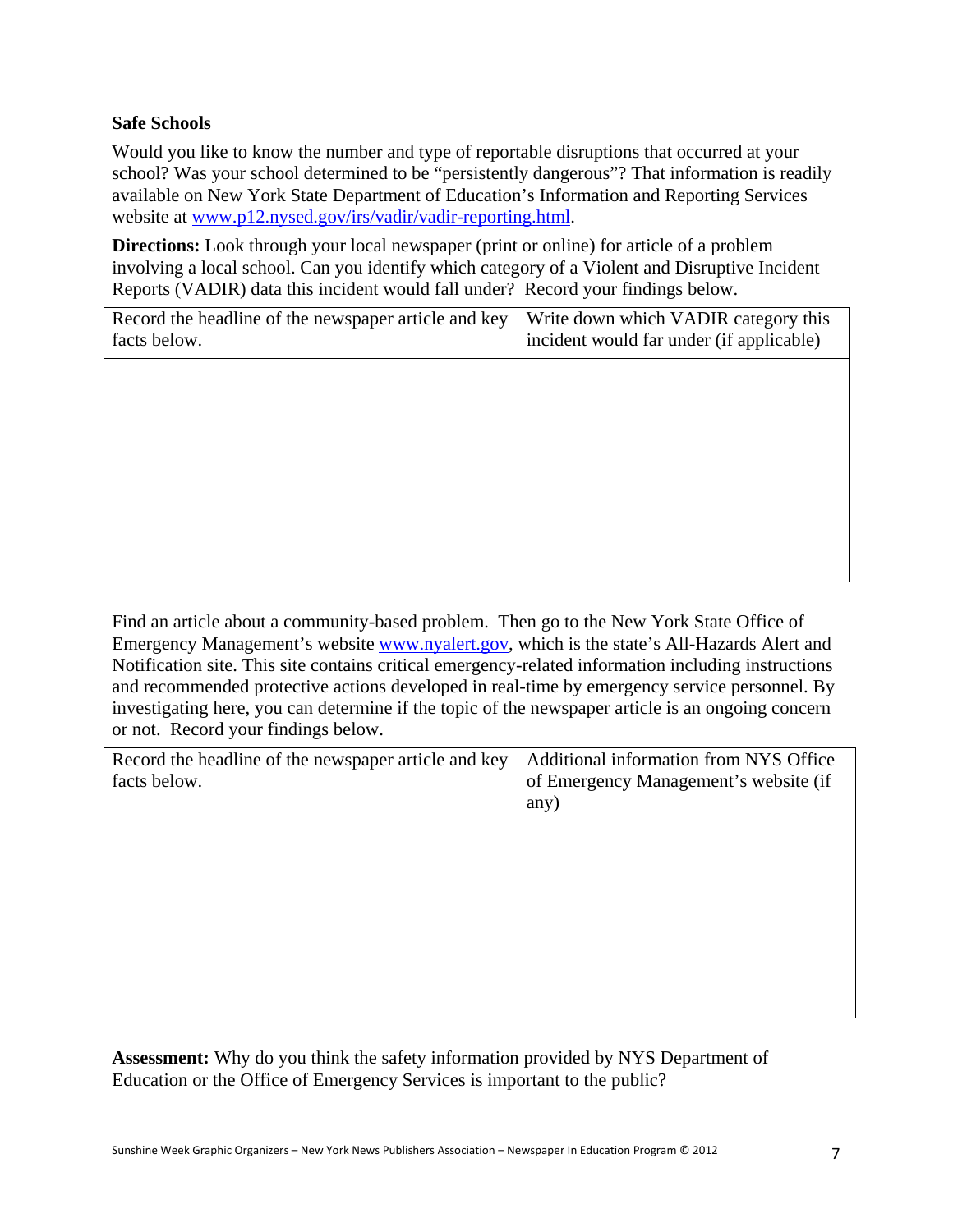#### **Make an App for That**

Data.gov is a website established to increase the ability of the public to easily find, download, and use datasets that are generated and held by the Federal Government. Members of the public have submitted many applications that use the data posted on Data.gov. The applications showcased online at http://www.data.gov/developer-apps-showcase?page=1 include the winners of contests and challenges from groups around the world. They shine because they convert datasets to information that is more accessible to the public, thus making it easier for them to use that data in making decisions. From the best town to find a job to seeing the environmental health of your community, these applications, mashups, and visualizations bring a variety of government data to your computer, phone or other mobile device.

**Directions:** After you've explored the apps on Data.gov, think about the available data on local and state government websites and brainstorm a new app you think would be useful to the public. Use the chart below to organize your thoughts. You may work alone or in small groups.

| Who would use this App?                                                 |
|-------------------------------------------------------------------------|
|                                                                         |
|                                                                         |
|                                                                         |
|                                                                         |
|                                                                         |
|                                                                         |
| What will this App do?                                                  |
|                                                                         |
|                                                                         |
|                                                                         |
|                                                                         |
|                                                                         |
|                                                                         |
| Which set of government data will this App access?                      |
|                                                                         |
|                                                                         |
|                                                                         |
|                                                                         |
|                                                                         |
| When and how often is the data updated?                                 |
|                                                                         |
|                                                                         |
|                                                                         |
|                                                                         |
|                                                                         |
|                                                                         |
| Why is this information important to the public?                        |
|                                                                         |
|                                                                         |
|                                                                         |
|                                                                         |
|                                                                         |
|                                                                         |
| How will people access this App? How much would you charge for its use? |
|                                                                         |
|                                                                         |
|                                                                         |
|                                                                         |
|                                                                         |
|                                                                         |

Assessment: What was the most interesting part about "Making an App"?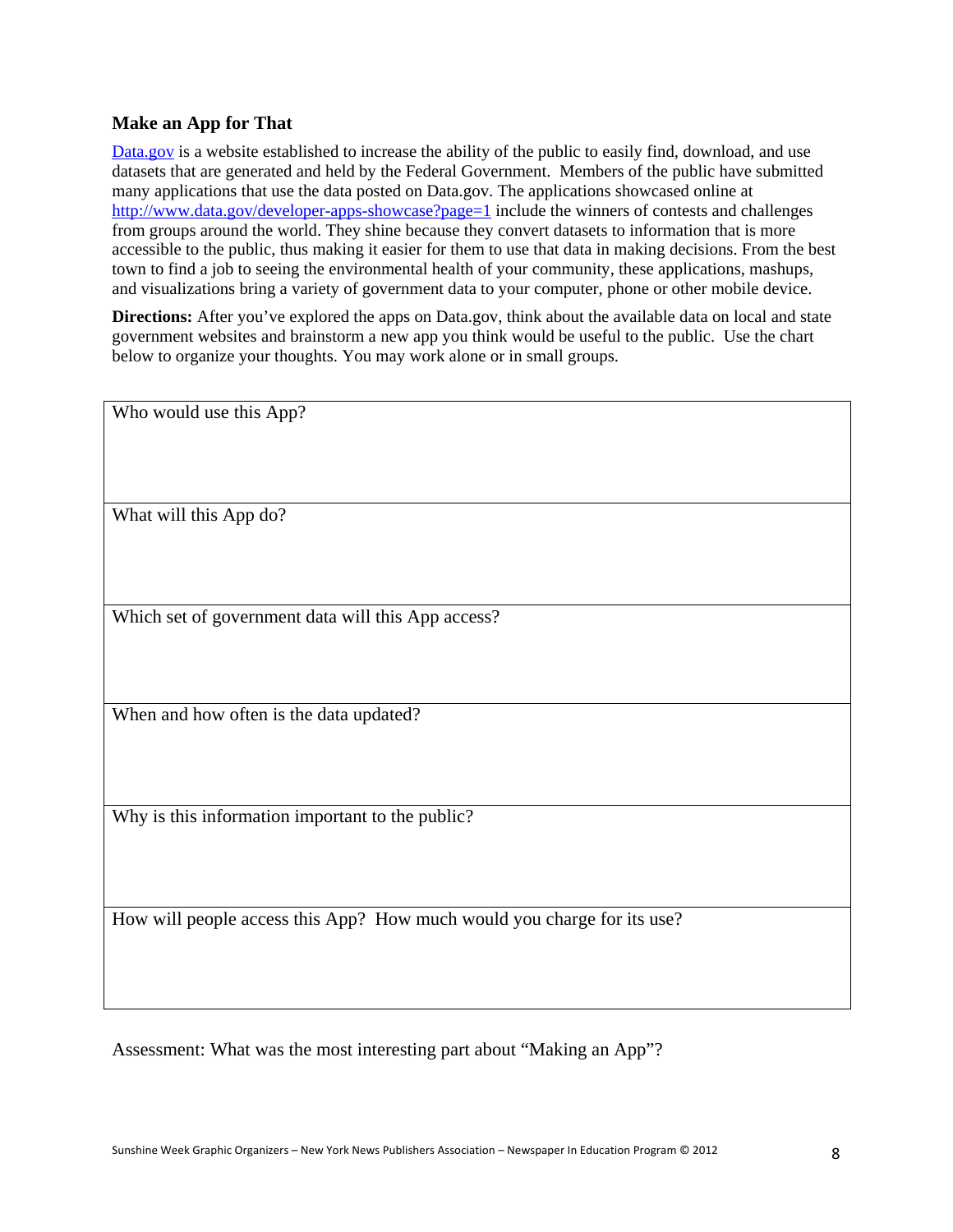#### **Know the Terms**

Match these words and phrases with the appropriate definitions below:

|                | Terms                        | Letter of the correct definition |
|----------------|------------------------------|----------------------------------|
| 1              | Freedom of Information Act   |                                  |
| $\overline{2}$ | Freedom of the Press         |                                  |
| 3              | Inalienable Right            |                                  |
| $\overline{4}$ | Democracy                    |                                  |
| 5              | Committee on Open Government |                                  |
| 6              | Transparency                 |                                  |
| 7              | Exemption                    |                                  |
| 8              | Record                       |                                  |
| 9              | <b>Executive Session</b>     |                                  |
| 10             | <b>Open Meeting</b>          |                                  |

A. A right according to natural law, a right that cannot be taken away, denied or transferred

B. A form of government in which the supreme power is vested in the people and either exercised directly by them or through freely elected representatives

C. The right to publish newspapers, magazines and other printed matter without prior governmental restriction

D. Not subject to or release from an obligation or duty

E. The full, accurate and timely disclosure of information

F. Responsible for overseeing and advising with regard to the Freedom of Information Law, the Open Meetings Law and the Personal Privacy Protection Law in New York state.

G. A federal law enacted in 1966 requiring that government records, except those relating to national security, confidential financial data and law enforcement, be made available to the public on request

H. Any information kept, held, filed, produced or reproduced by, with or for an agency in any form whatsoever.

I. The official convening of a public body for the purpose of conducting public business

J. A portion of an open meeting during which the public may be excluded

**Follow up:** Look through the newspaper for current examples of these terms. Which did you find? Which proved difficult to find? What one new thing did you learn from this activity?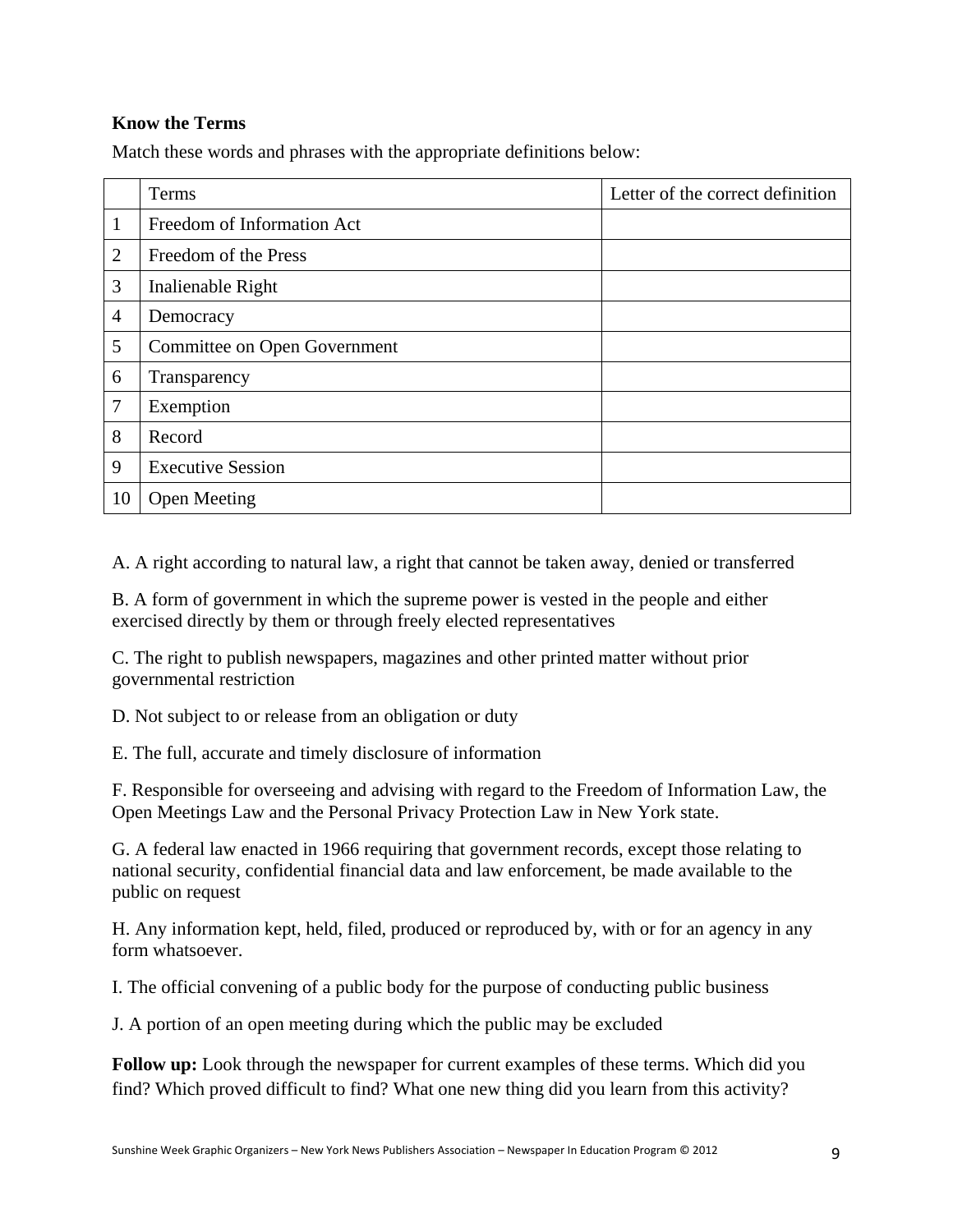#### **Public Documents in the News**

Look through the newspaper (print or electronic) for articles that refer to information obtained from public records – for example: police reports, school board or city council meeting briefs, state or national budget/financial records. Select one article and answer the following questions.

| What are the key facts reported in this article? ________________________________          |  |
|--------------------------------------------------------------------------------------------|--|
|                                                                                            |  |
|                                                                                            |  |
|                                                                                            |  |
| If freedom of information laws didn't exist, which of these facts would not be known? Why? |  |
|                                                                                            |  |
|                                                                                            |  |
|                                                                                            |  |
| What issue in society is being addressed by having this information known publicly?        |  |
| ,我们也不能在这里的时候,我们也不能在这里的时候,我们也不能在这里的时候,我们也不能会在这里的时候,我们也不能会在这里的时候,我们也不能会在这里的时候,我们也不           |  |
| ,我们也不能在这里的人,我们也不能在这里的人,我们也不能在这里的人,我们也不能在这里的人,我们也不能在这里的人,我们也不能在这里的人,我们也不能在这里的人,我们也          |  |
|                                                                                            |  |
|                                                                                            |  |
|                                                                                            |  |
|                                                                                            |  |

**Follow up:** Share your observations with the class. What did you learn by completing this activity?

\_\_\_\_\_\_\_\_\_\_\_\_\_\_\_\_\_\_\_\_\_\_\_\_\_\_\_\_\_\_\_\_\_\_\_\_\_\_\_\_\_\_\_\_\_\_\_\_\_\_\_\_\_\_\_\_\_\_\_\_\_\_\_\_\_\_\_\_\_\_\_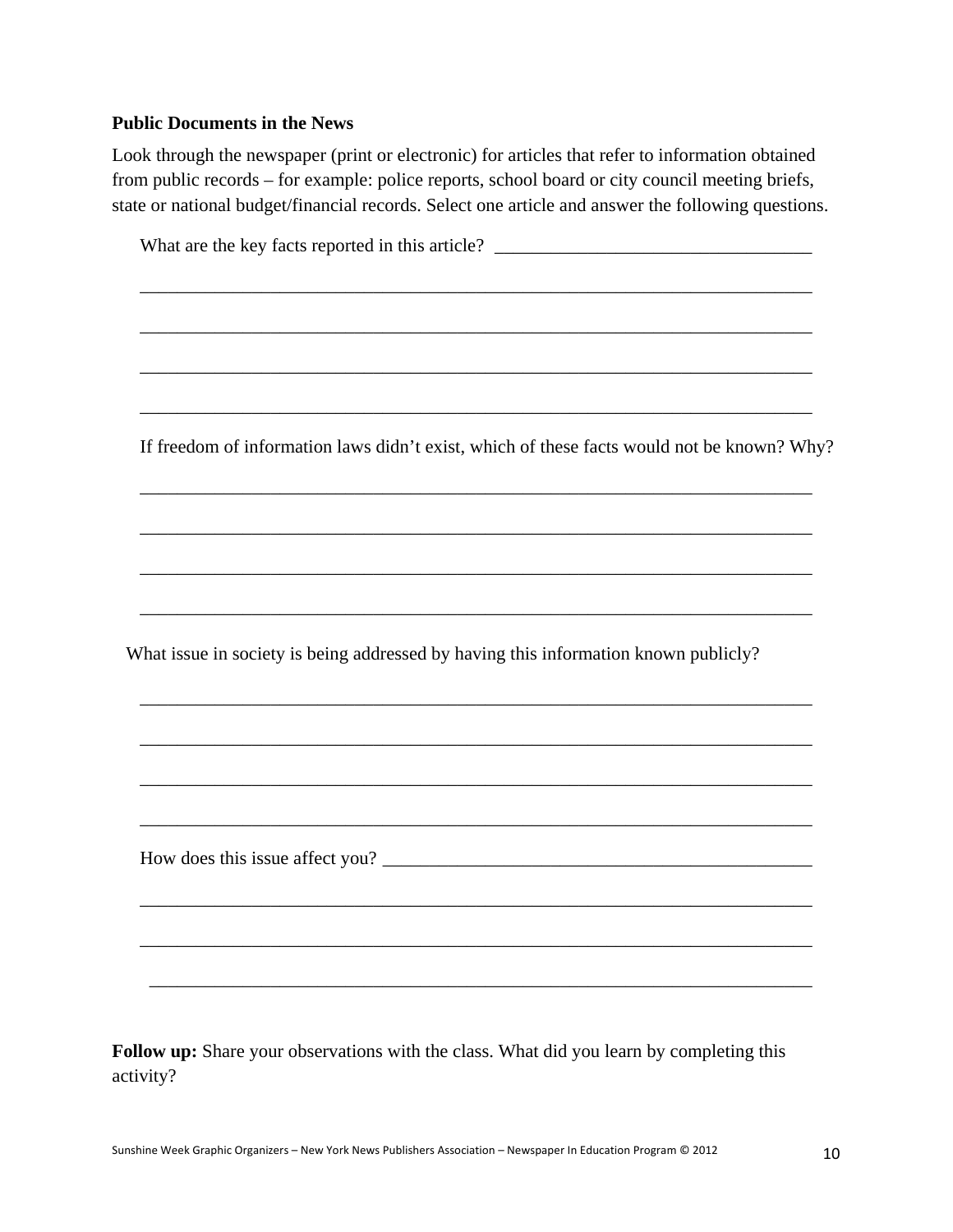#### **Writing an Editorial: My Right to Know**

After reviewing the Freedom of Information Act (1966) or New York State's open government laws, working with a small group of students, decide what public record you'd like to have access to. Under the law do you have a right to that information? Review several newspaper editorials paying close attention to the writing style and content. Now write your own editorial defending your right to know. Prepare an outline before writing. First, choose and write an "essential question" such as – Should citizens have access to the public record you selected? List reasons citizens and leaders give for answering "yes" or "no" to the question. Be sure to back up your conclusion/opinion with facts.



**Follow up:** Can you think of instances when information should be kept secret? Discuss the advantages and disadvantages of keeping information from the public.

This activity was originally developed for *Community Connections with Geography and the Newspaper* curriculum guide for the NAA Foundation *by Dr. Sandra Cook.*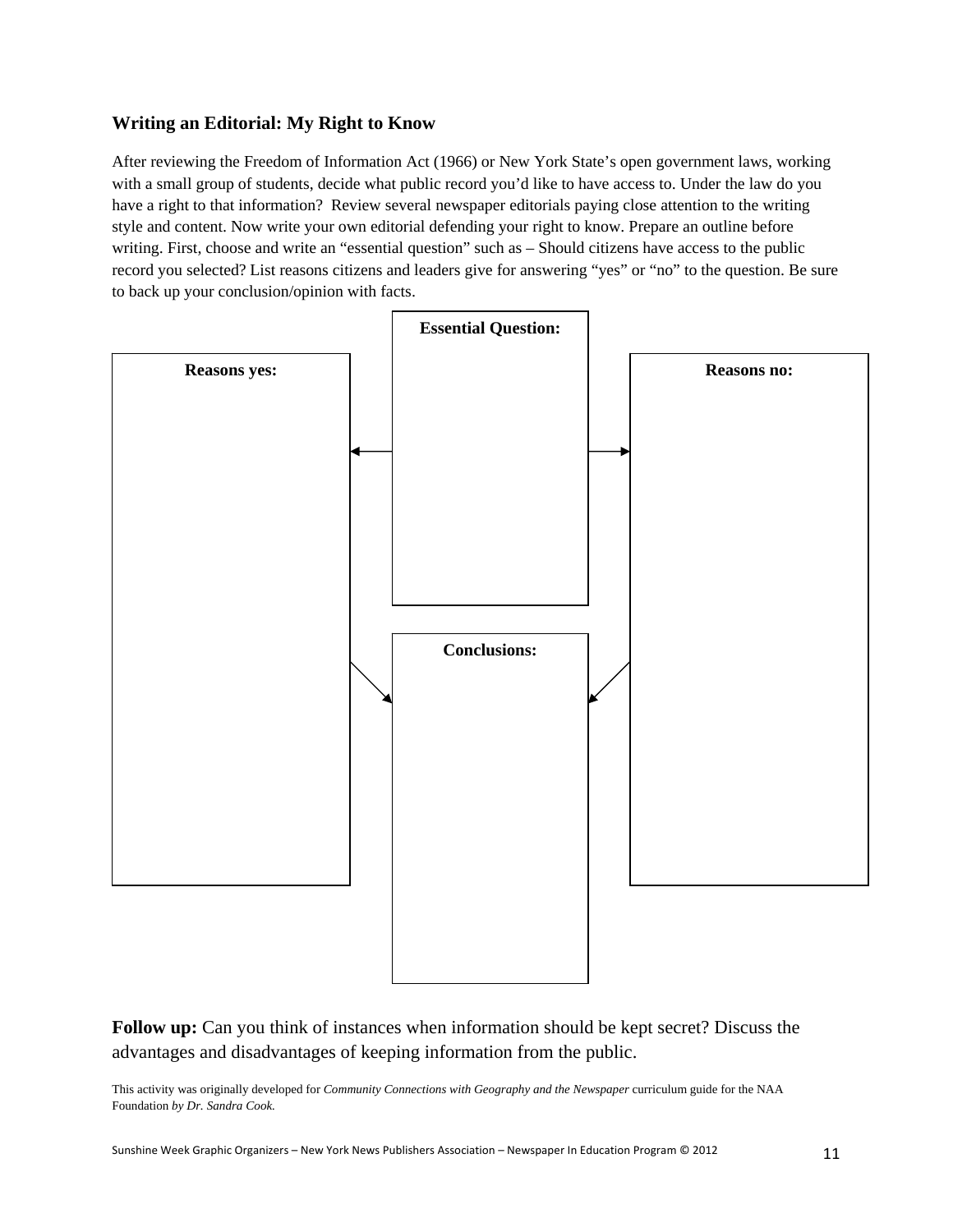#### **Editorial Cartoon**

Now that you have a better understanding of the importance of open government and freedom of information create your own editorial cartoon for Sunshine Week. If editorial cartoons are new to you, you might want to learn more them before you start. Visit the Association of American Editorial Cartoonist's website *Cartoons for the Classroom* at http://nieonline.com/aaec/cftc.cfm.

**Follow-up:** Display the finished cartoons on a class bulletin board. Was this assignment harder or easier than you expected it would be? Why?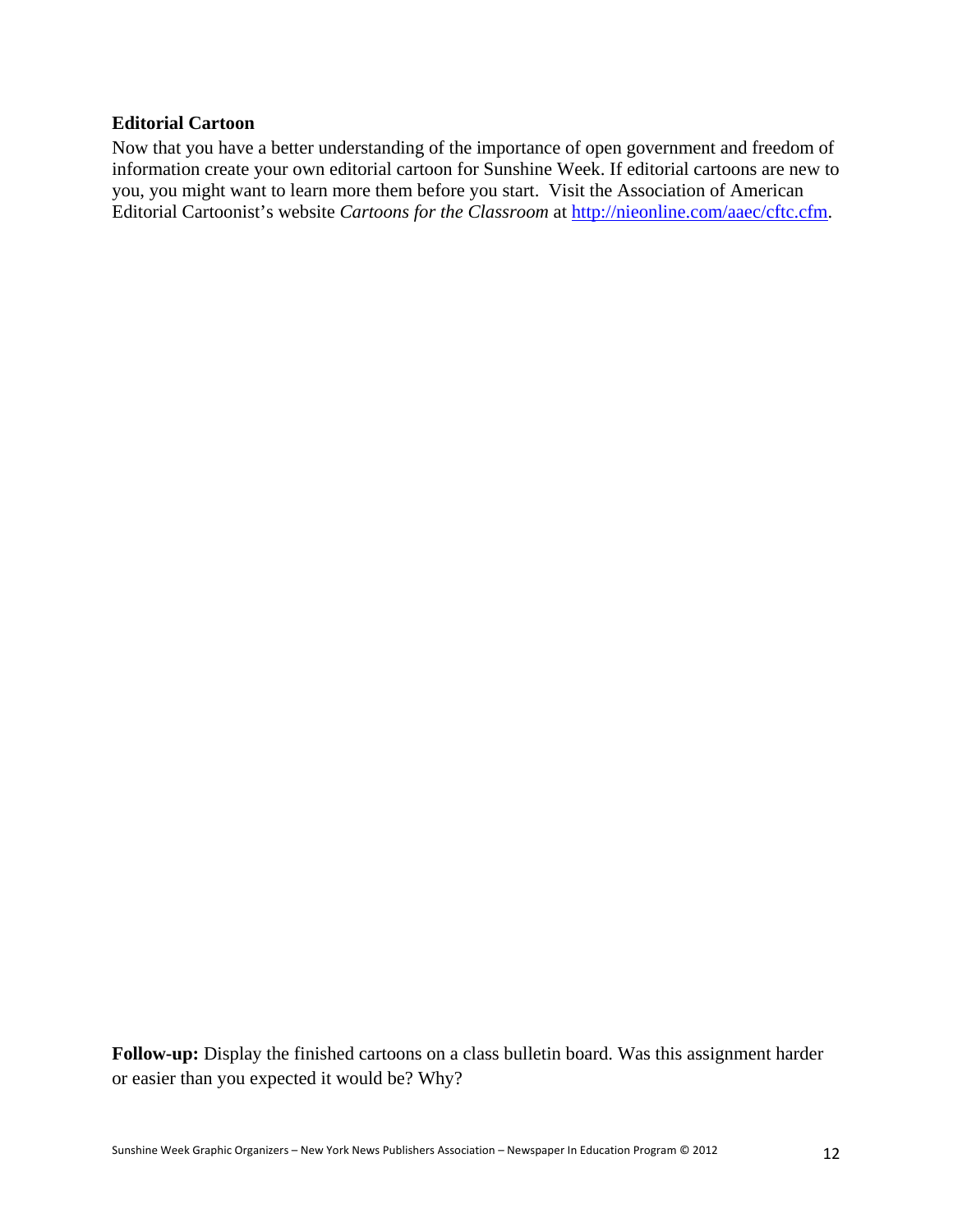#### **Sunshine Poem**

Now that you know more about the principles of Sunshine Week, why not write a poem about it? Acrostics are a fun poetic form that anyone can write. The first letters of each line spell out a word or phrase, in this case SUNSHINE. Each line in the poem should describe the main topic, Sunshine Week – open government and freedom of information.

S U N S H I N E

**Follow-up:** Display the finished poems on a class bulletin board. Was this assignment harder or easier than you expected it would be? Why?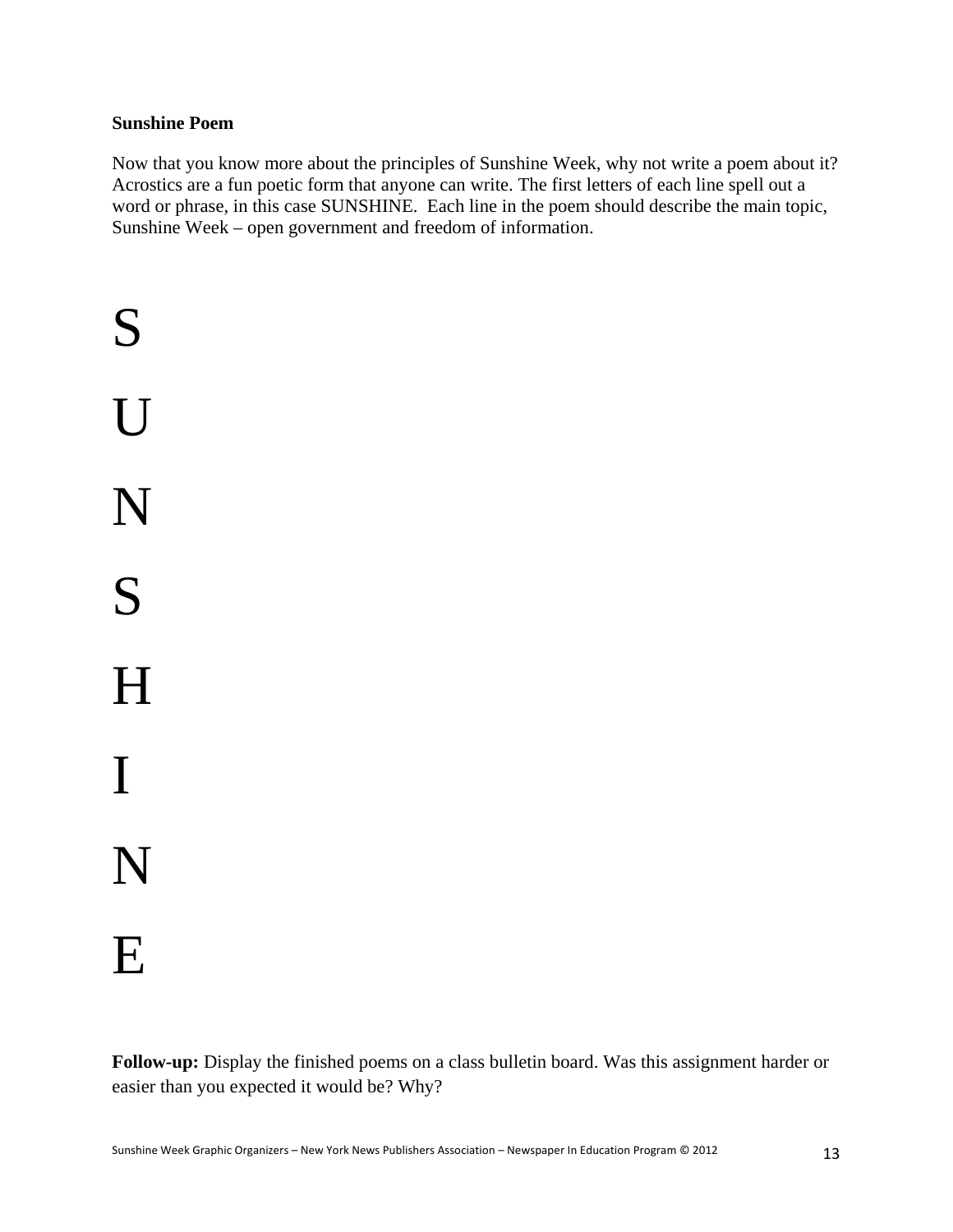#### **The "Public Watchdog"**

Look through the newspaper, print or digital, for examples of the news media acting as the "public watchdog." These stories could be at the national, state or local level. Select stories about each of the levels of government listed below. Explain why it is important for citizens to know about the news reported in the stories.

| <b>Government official/group</b>                                        | <b>Which story?</b> | Why citizens should be informed |
|-------------------------------------------------------------------------|---------------------|---------------------------------|
| National elected official<br>(The President or a member of<br>Congress) |                     |                                 |
| State elected official<br>(The governor, state lawmaker)                |                     |                                 |
| Local elected official<br>(Mayor, city council representative,<br>etc.) |                     |                                 |
| Local governmental group<br>(Zoning commission, waste<br>authority)     |                     |                                 |
| Tax supported service agency<br>(Human service agencies)                |                     |                                 |

**Follow-up:** Look at the information on your chart. Which of the articles is most important to you as a citizen? Discuss your ideas with another student.

This activity was originally developed for *Citizens Together: You and Your Newspaper* curriculum guide written by Sherrye Dee Garrett, Ed.D. and Beverly S. Morrison, Ph.D. for the Newspaper Association of America Foundation.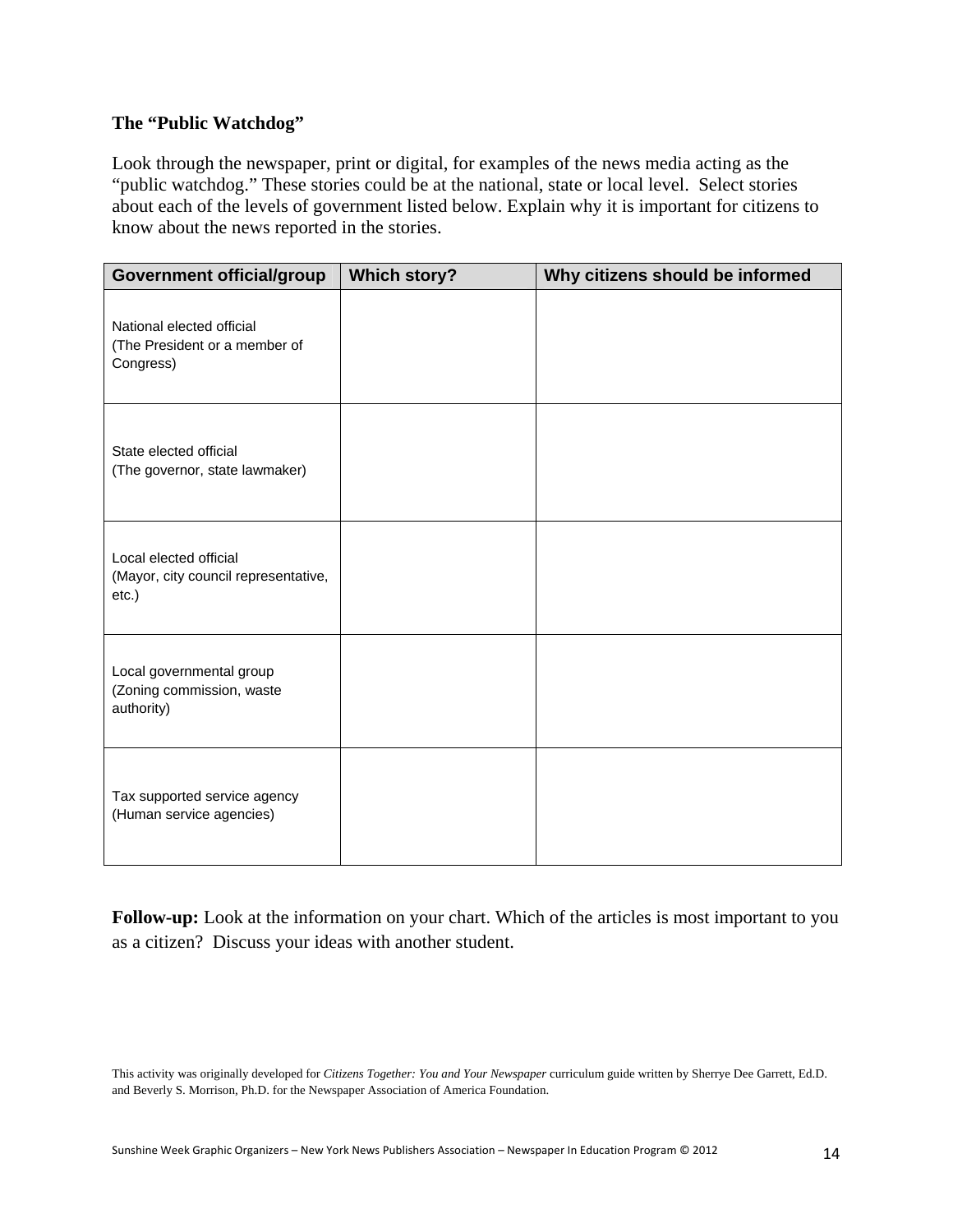#### **The First Amendment – Freedoms of Speech and the Press**

People make their voices known in our government directly such as in congressional hearings, and indirectly through letters to their representatives in Congress. Other indirect methods to influence change include the use of newspapers and other media. Letters to the editor, political cartoons, press releases and even newspaper advertising are all vehicles used to sway public opinion and potential voters. Select one of the newspaper methods listed and create a persuasive argument based on a local issue in the news. Be sure to use facts to strengthen their point of view.

**Follow-up:** Select an interesting editorial from the newspaper and write a new editorial expressing the opposite point of view.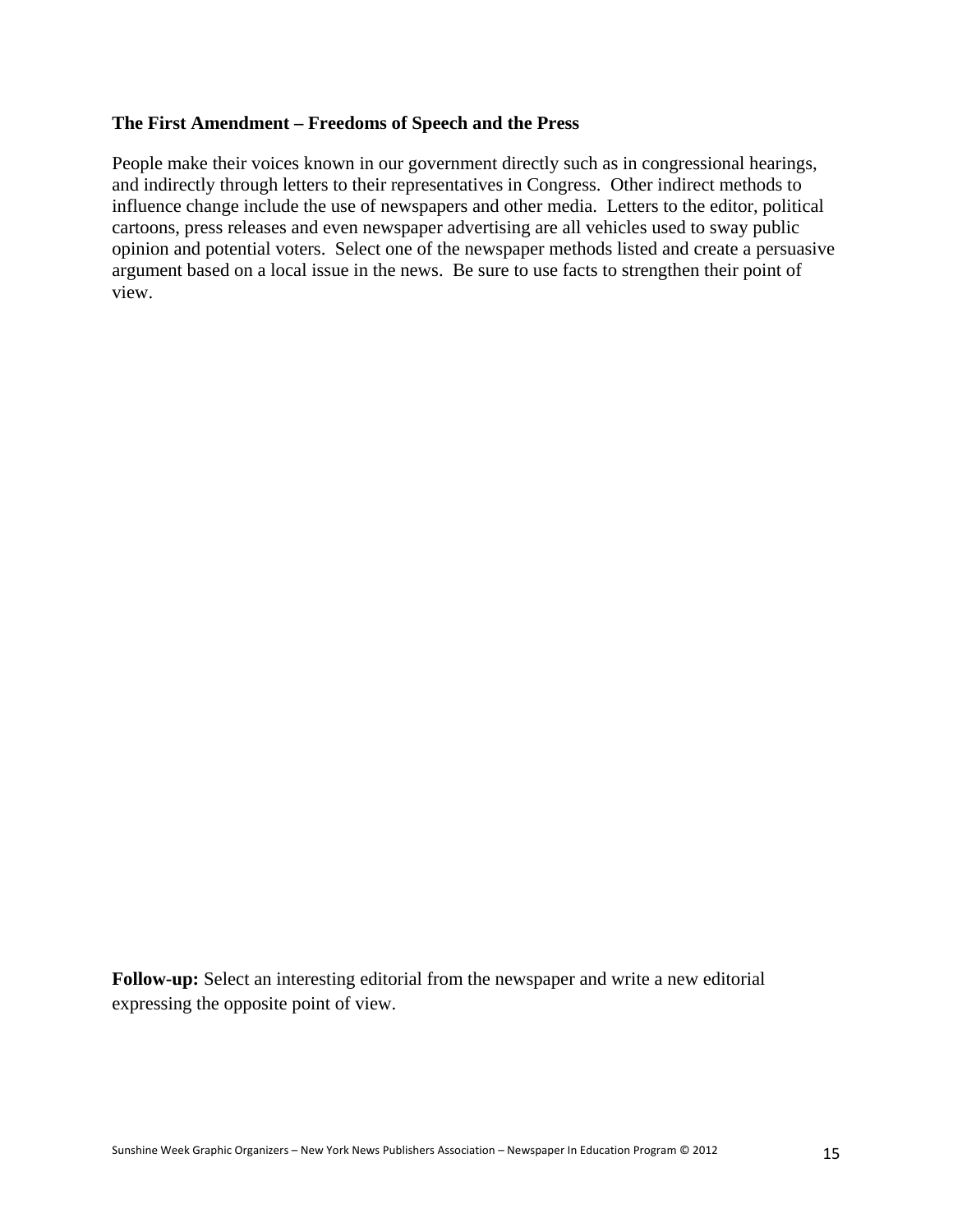#### **Reporting without the Freedoms of the First Amendment**

Locate articles, editorials or political cartoons that focus on the decisions or actions of local, state or national government officials. As a class, discuss how this information would be different without the protections of in the Constitution and other Shield Laws. Rewrite or redraw this coverage as it might be reported without the First Amendment.

**Follow-up:** Briefly write how the Freedom of Speech and the Press are important to you.